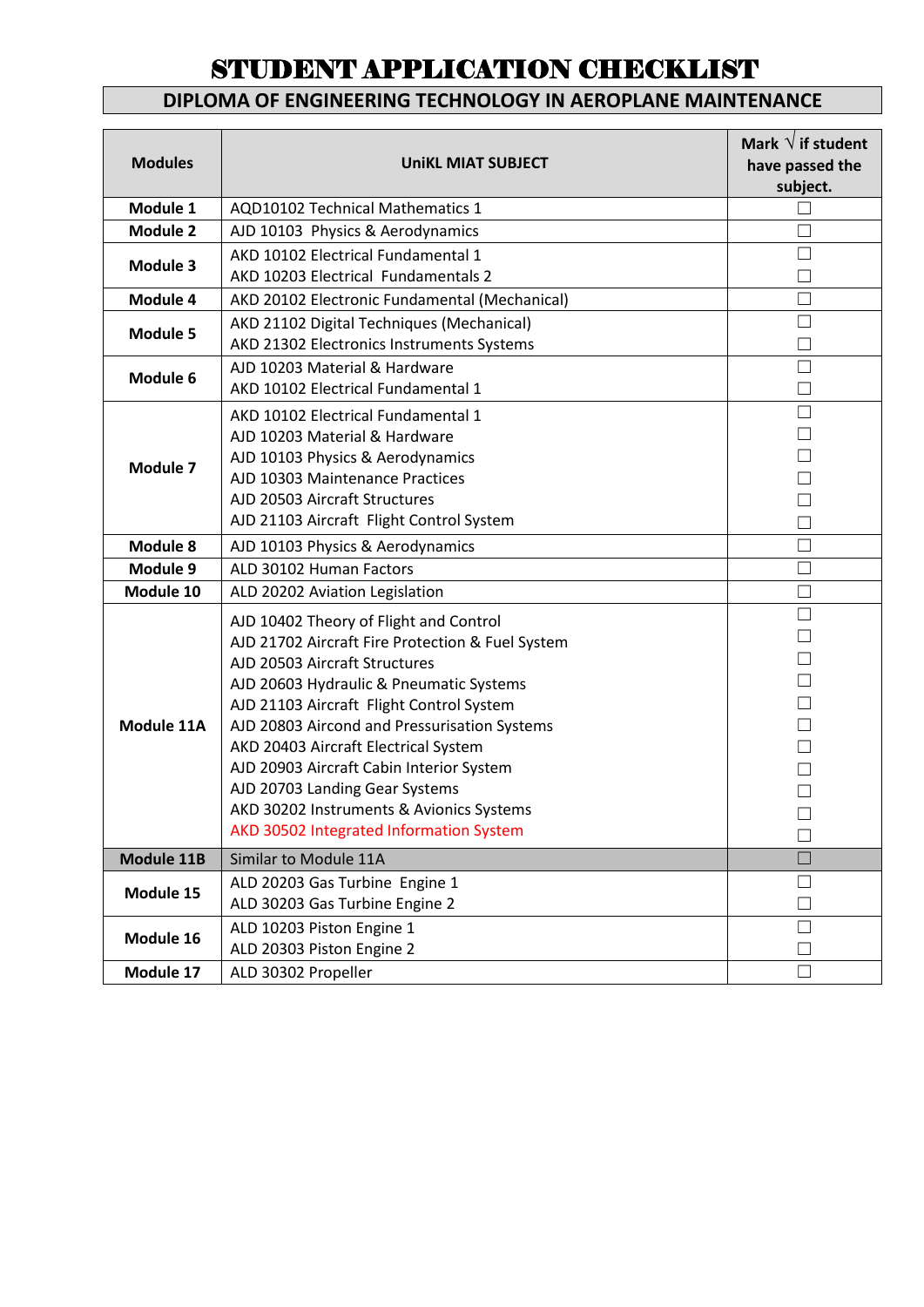### **DIPLOMA OF ENGINEERING TECHNOLOGY IN HELICOPTER MAINTENANCE**

| <b>Modules</b>  | <b>UniKL MIAT SUBJECT</b>                                  | Mark $\sqrt{}$ if student<br>have passed the<br>subject. |
|-----------------|------------------------------------------------------------|----------------------------------------------------------|
| Module 1        | <b>AQD10102 Technical Mathematics 1</b>                    |                                                          |
| <b>Module 2</b> | AJD 10103 Physics & Aerodynamics                           | П                                                        |
| Module 3        | AKD 10102 Electrical Fundamental 1                         |                                                          |
|                 | AKD 10203 Electrical Fundamentals 2                        |                                                          |
| Module 4        | AKD 20102 Electronic Fundamental (Mechanical)              | П                                                        |
| <b>Module 5</b> | AKD 21102 Digital Techniques (Mechanical)                  | $\Box$                                                   |
|                 | AKD 21302 Electronics Instruments Systems                  | П                                                        |
| Module 6        | AJD 10203 Material & Hardware                              |                                                          |
|                 | AKD 10102 Electrical Fundamental 1                         |                                                          |
|                 | AKD 10102 Electrical Fundamental 1                         | П                                                        |
|                 | AJD 10203 Electrical Fundamentals 2                        | П                                                        |
| Module 7        | AJD 10103 Physics & Aerodynamics                           |                                                          |
|                 | AJD 10303 Maintenance Practices                            |                                                          |
|                 | AJD 20503 Aircraft Structures                              |                                                          |
|                 | AJD 21503 Rotorcraft Flight Control System and Power Train |                                                          |
| Module 8        | AJD 10103 Physics & Aerodynamics                           | П                                                        |
| Module 9        | ALD 30102 Human Factors                                    | П                                                        |
| Module 10       | ALD 20202 Aviation Legislation                             | П                                                        |
|                 | AJD 21203 Rotorcraft Theory of Flight and Controls         | П                                                        |
|                 | AJD 21503 Rotorcraft Flight Control System and Power Train |                                                          |
|                 | AJD 20503 Aircraft Structures                              |                                                          |
|                 | AJD 20603 Hydraulic & Pneumatic Systems                    |                                                          |
|                 | AKD 30302 Propeller                                        |                                                          |
| Module 12       | AJD 20703 Landing Gear Systems                             |                                                          |
|                 | AKD 20403 Aircraft Electrical System                       |                                                          |
|                 | AJD 20903 Aircraft Cabin Interior System                   | П                                                        |
|                 | AJD 21603 Rotorcraft Systems, Maintenance & Role Equipment |                                                          |
|                 | AKD 30202 Instruments & Avionics Systems                   | П                                                        |
|                 | AJD 21702 Aircraft Fire Protection & Fuel System           | П                                                        |
| Module 15       | ALD 20203 Gas Turbine Engine 1                             |                                                          |
|                 | ALD 30203 Gas Turbine Engine 2                             |                                                          |
| Module 16       | ALD 10203 Piston Engine 1                                  |                                                          |
|                 | ALD 20303 Piston Engine 2                                  |                                                          |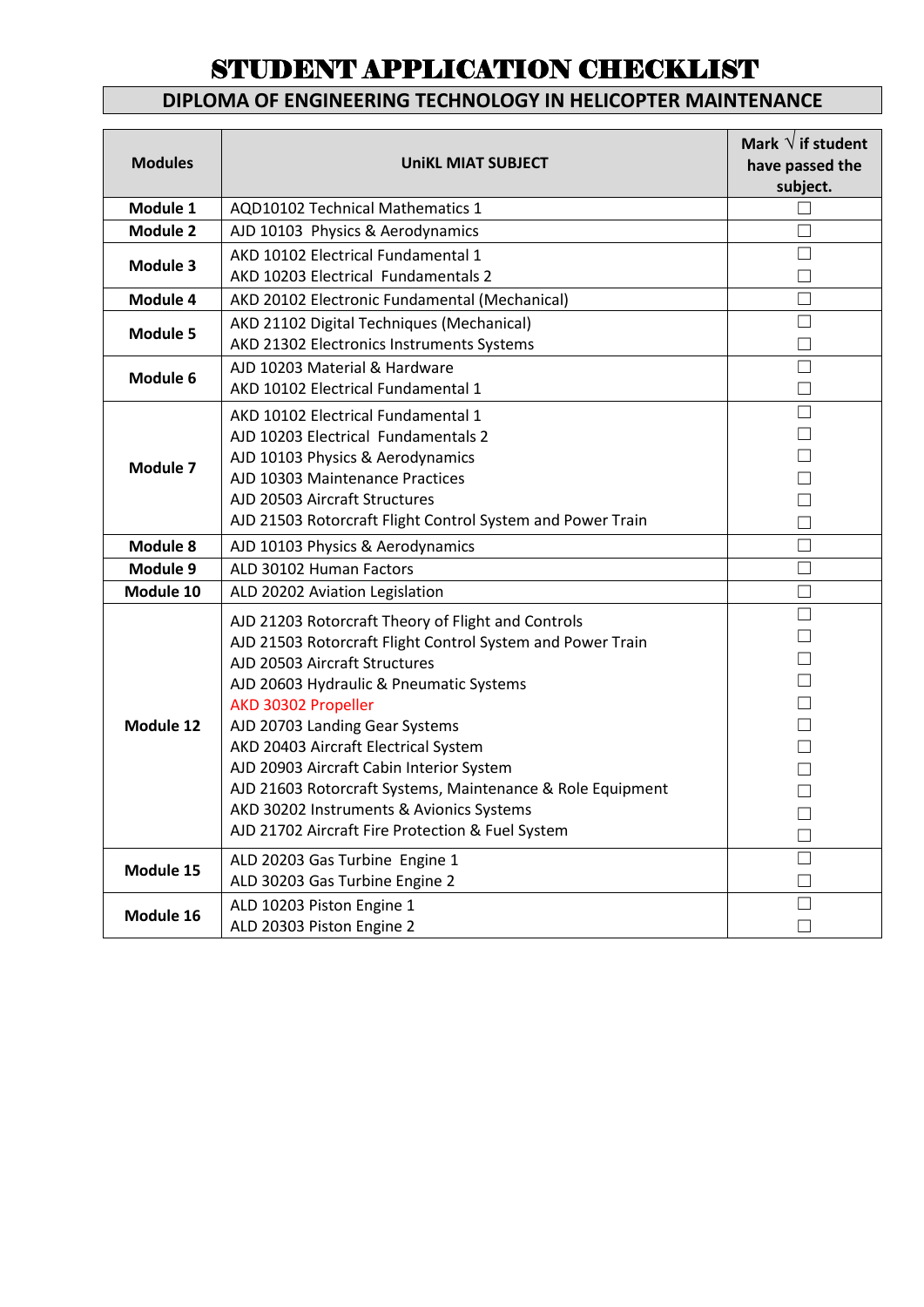#### **DIPLOMA OF ENGINEERING TECHNOLOGY IN AVIONICS MAINTENANCE**

| <b>Modules</b>  | <b>UniKL MIAT SUBJECT</b>                                                                                                                                                                                                                                                                                                                                                                           | Mark $\sqrt{}$ if student<br>have passed the<br>subject. |
|-----------------|-----------------------------------------------------------------------------------------------------------------------------------------------------------------------------------------------------------------------------------------------------------------------------------------------------------------------------------------------------------------------------------------------------|----------------------------------------------------------|
| Module 1        | <b>AQD10102 Technical Mathematics 1</b>                                                                                                                                                                                                                                                                                                                                                             |                                                          |
| <b>Module 2</b> | AJD 10103 Physics & Aerodynamics                                                                                                                                                                                                                                                                                                                                                                    |                                                          |
| Module 3        | AKD 10102 Electrical Fundamental 1<br>AKD 10203 Electrical Fundamentals 2                                                                                                                                                                                                                                                                                                                           |                                                          |
| Module 4        | AKD 10303 Electronic Fundamental (Avionics)                                                                                                                                                                                                                                                                                                                                                         |                                                          |
| <b>Module 5</b> | AKD 21203 Digital Technique (Avionics)<br>AKD 21302 Electronics Instrument System                                                                                                                                                                                                                                                                                                                   |                                                          |
| Module 6        | AJD 10203 Material & Hardware<br>AKD 10102 Electrical Fundamental 1                                                                                                                                                                                                                                                                                                                                 |                                                          |
| Module 7        | AKD 10102 Electrical Fundamental 1<br>AJD 10103 Physics & Aerodynamics<br>AJD 10203 Material & Hardware<br>AJD 10303 Maintenance Practices<br>AJD 20503 Aircraft Structures                                                                                                                                                                                                                         | П                                                        |
| Module 8        | AJD 10103 Physics & Aerodynamics<br>AJD 10402 Theory of Flight and Control                                                                                                                                                                                                                                                                                                                          |                                                          |
| Module 9        | ALD 30102 Human Factors                                                                                                                                                                                                                                                                                                                                                                             |                                                          |
| Module 10       | ALD 20202 Aviation Legislation                                                                                                                                                                                                                                                                                                                                                                      | $\Box$                                                   |
| Module 13       | AJD 10402 Theory of Flight and Control<br>AJD 20503 Aircraft Structures<br>AKD 20403 Aircraft Electrical System<br>AKD 20803 Basic Instruments System<br>AKD 20603 Aircraft Communication Systems<br>AKD 20703 Aircraft Navigations System<br>AKD 20503 Autoflight Systems<br>AKD 30303 Aircraft Radar Systems<br>AKD 30503 Aircraft Electrical System 2<br>AKD 30502 Integrated Information System | П                                                        |
| Module 14       | AKD 21002 Propulsion                                                                                                                                                                                                                                                                                                                                                                                |                                                          |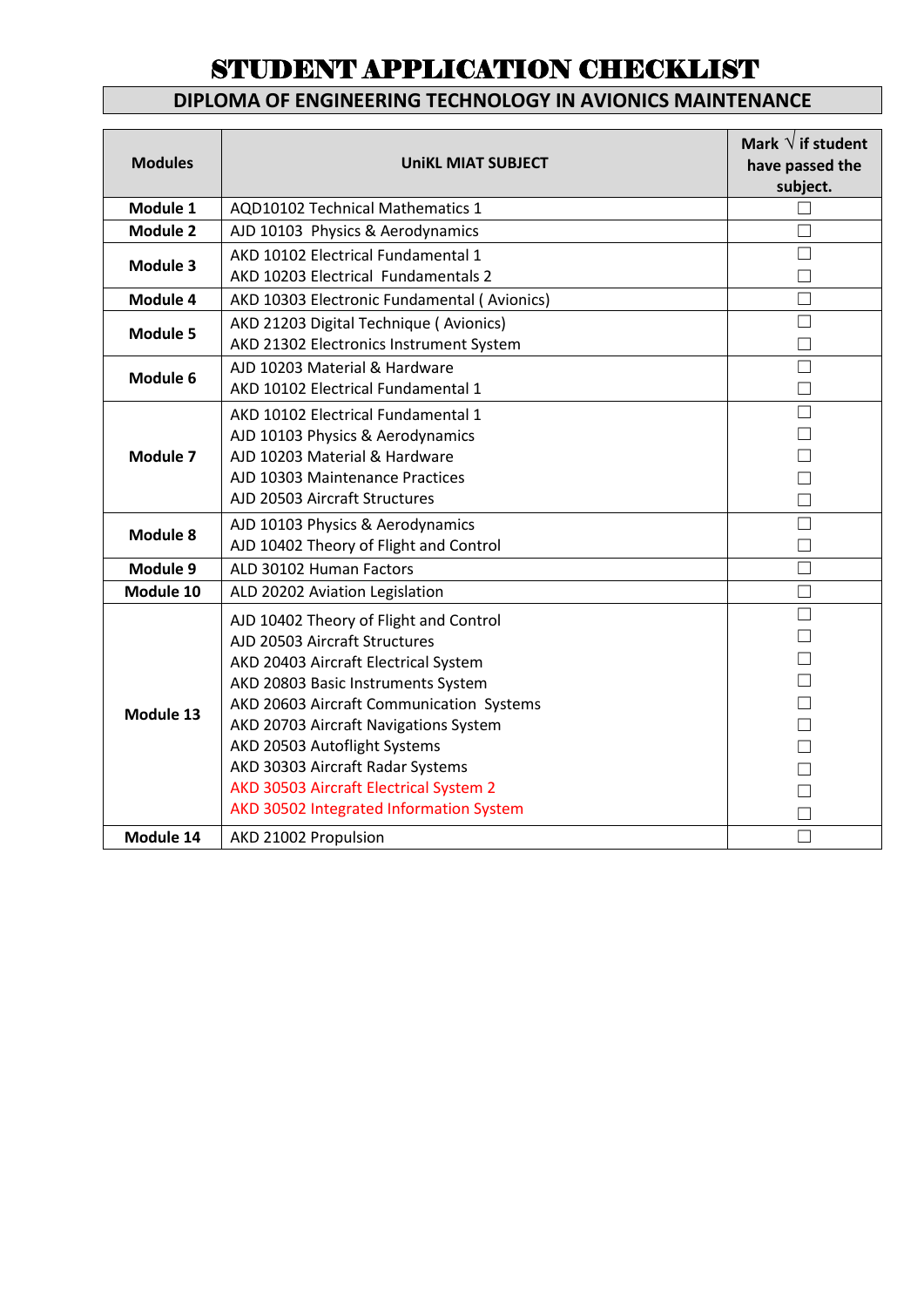### **BACHELOR OF AIRCRAFT ENGINEERING TECHNOLOGY (HONS) MECHANICAL**

| <b>Modules</b>  | <b>UniKL MIAT SUBJECT</b>                                                                                                                                                                                                                                                                                                                                                                                                                                                                     | Mark $\sqrt{}$ if student<br>have passed the<br>subject. |
|-----------------|-----------------------------------------------------------------------------------------------------------------------------------------------------------------------------------------------------------------------------------------------------------------------------------------------------------------------------------------------------------------------------------------------------------------------------------------------------------------------------------------------|----------------------------------------------------------|
| Module 1        | AQB 10102 Engineering Mathematics 1                                                                                                                                                                                                                                                                                                                                                                                                                                                           |                                                          |
| <b>Module 2</b> | AAB 20103 Physics and Aerodynamics                                                                                                                                                                                                                                                                                                                                                                                                                                                            |                                                          |
| Module 3        | AAB 10302 Electrical Fundamental 1<br>AAB 10403 Electrical Fundamentals 2                                                                                                                                                                                                                                                                                                                                                                                                                     |                                                          |
| Module 4        | AAB 20302 Electronic Fundamental (Mechanical)                                                                                                                                                                                                                                                                                                                                                                                                                                                 | □                                                        |
| <b>Module 5</b> | AAB 22202 Digital Techniques (Mechanical)<br>AAB 31502 Electronics Instrument System                                                                                                                                                                                                                                                                                                                                                                                                          |                                                          |
| Module 6        | AAB 10503 Material n Hardware<br>AAB 10302 Electrical Fundamental 1                                                                                                                                                                                                                                                                                                                                                                                                                           | П                                                        |
| Module 7        | AAB 20103 Physics and Aerodynamics<br>AAB 10302 Electrical Fundamental 1<br>AAB 10503 Material n Hardware<br>AAB 10603 Maintenance Practices<br>AAB 20503 Aircraft Structures<br>AAB 30303 Aircraft Flight Control System                                                                                                                                                                                                                                                                     | П                                                        |
| Module 8        | AAB 20103 Physics and Aerodynamics                                                                                                                                                                                                                                                                                                                                                                                                                                                            |                                                          |
| Module 9        | AAB 40102 Human Factors                                                                                                                                                                                                                                                                                                                                                                                                                                                                       |                                                          |
| Module 10       | AAB 31802 Aviation Legislation                                                                                                                                                                                                                                                                                                                                                                                                                                                                | П                                                        |
| Module 11A      | AAB 10703 Aircraft Cabin Interior System<br>AAB 20703 Aircondition & Pressurization Systems<br>AAB 21302 Aircraft Fire Protection and Fuel System<br>AAB 20402 Theory of Flight and Control<br>AAB 20503 Aircraft Structures<br>AAB 20603 Hydraulic & Pneumatic Systems<br>AAB 30403 Aircraft Electrical System<br>AAB 30203 Landing Gear Systems<br>AAB 30303 Aircraft Flight Control System<br>AAB 40202 Instruments and Avionics Systems<br>AAB 40402 Subject not in the program structure | $\Box$                                                   |
| Module 11B      | Similar to Module 11A                                                                                                                                                                                                                                                                                                                                                                                                                                                                         |                                                          |
| Module 15       | AAB 30503 Gas Turbine Engine 1<br>AAB 40503 Gas Turbine Engine 2                                                                                                                                                                                                                                                                                                                                                                                                                              |                                                          |
| Module 16       | AAB 20802 Piston Engine 1<br>AAB 30603 Piston Engine 2                                                                                                                                                                                                                                                                                                                                                                                                                                        |                                                          |
| Module 17       | AAB 30702 Propeller                                                                                                                                                                                                                                                                                                                                                                                                                                                                           |                                                          |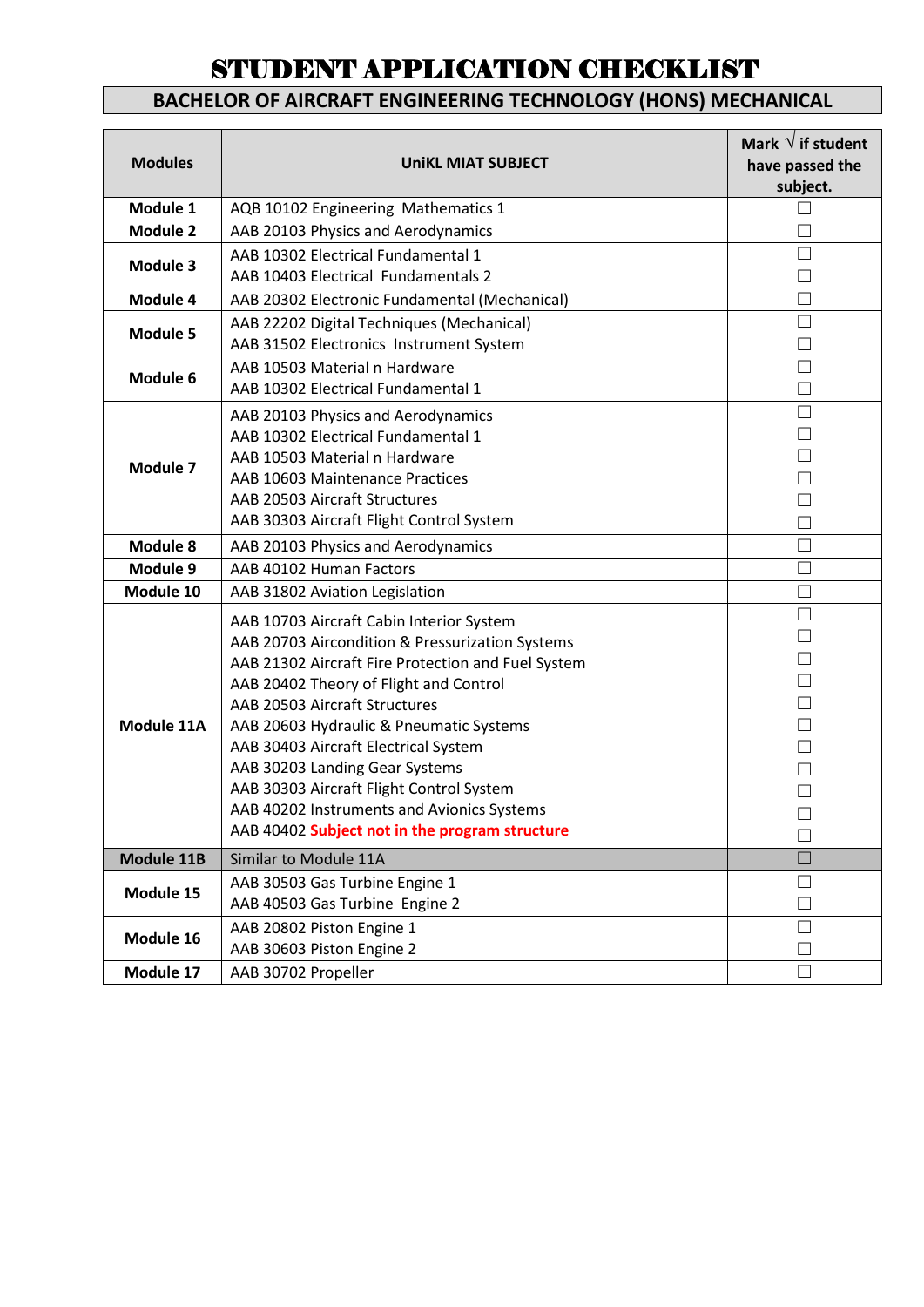### **BACHELOR OF AIRCRAFT ENGINEERING TECHNOLOGY (HONS) AVIONICS**

| <b>Modules</b>  | <b>UniKL MIAT SUBJECT</b>                                                                                                                                                                                                                                                                                                      | Mark $\sqrt{}$ if student<br>have passed the<br>subject. |
|-----------------|--------------------------------------------------------------------------------------------------------------------------------------------------------------------------------------------------------------------------------------------------------------------------------------------------------------------------------|----------------------------------------------------------|
| Module 1        | AQB 10102 Engineering Mathematics 1                                                                                                                                                                                                                                                                                            |                                                          |
| <b>Module 2</b> | AAB 20103 Physics and Aerodynamics                                                                                                                                                                                                                                                                                             |                                                          |
| Module 3        | AAB 10302 Electrical Fundamental 1<br>AAB 10403 Electrical Fundamentals 2                                                                                                                                                                                                                                                      |                                                          |
| Module 4        | AJB 10203 Basic Electronic                                                                                                                                                                                                                                                                                                     |                                                          |
| Module 5        | AJB 20103 Digital                                                                                                                                                                                                                                                                                                              |                                                          |
| Module 6        | AAB 10503 Material n Hardware                                                                                                                                                                                                                                                                                                  |                                                          |
| Module 7        | AAB 20103 Physics and Aerodynamics<br>AAB 10302 Electrical Fundamental 1<br>AAB 10503 Material n Hardware<br>AAB 10603 Maintenance Practices                                                                                                                                                                                   |                                                          |
| Module 8        | AAB 20103 Physics and Aerodynamics                                                                                                                                                                                                                                                                                             |                                                          |
| Module 9        | AAB 40102 Human Factors                                                                                                                                                                                                                                                                                                        |                                                          |
| Module 10       | AAB 31802 Aviation Legislation                                                                                                                                                                                                                                                                                                 |                                                          |
| Module 13       | AJB 20703 Aircraft Instrument<br>AJB 20803 Autopilot Systems<br>AAB 20503 Aircraft Structures<br>AJB 20903 Aircraft Power Systems<br>AJB 40302 Integrated Information System<br>AJB 30103 Aircraft Navigation<br>AJB 30203 Aircraft Radar<br>AJB 30303 Aircraft Communication<br>AJB 30403 Advance Aircraft Electrical Systems |                                                          |
| Module 14       | AJB 30503 Turbine Engine and Indication System                                                                                                                                                                                                                                                                                 |                                                          |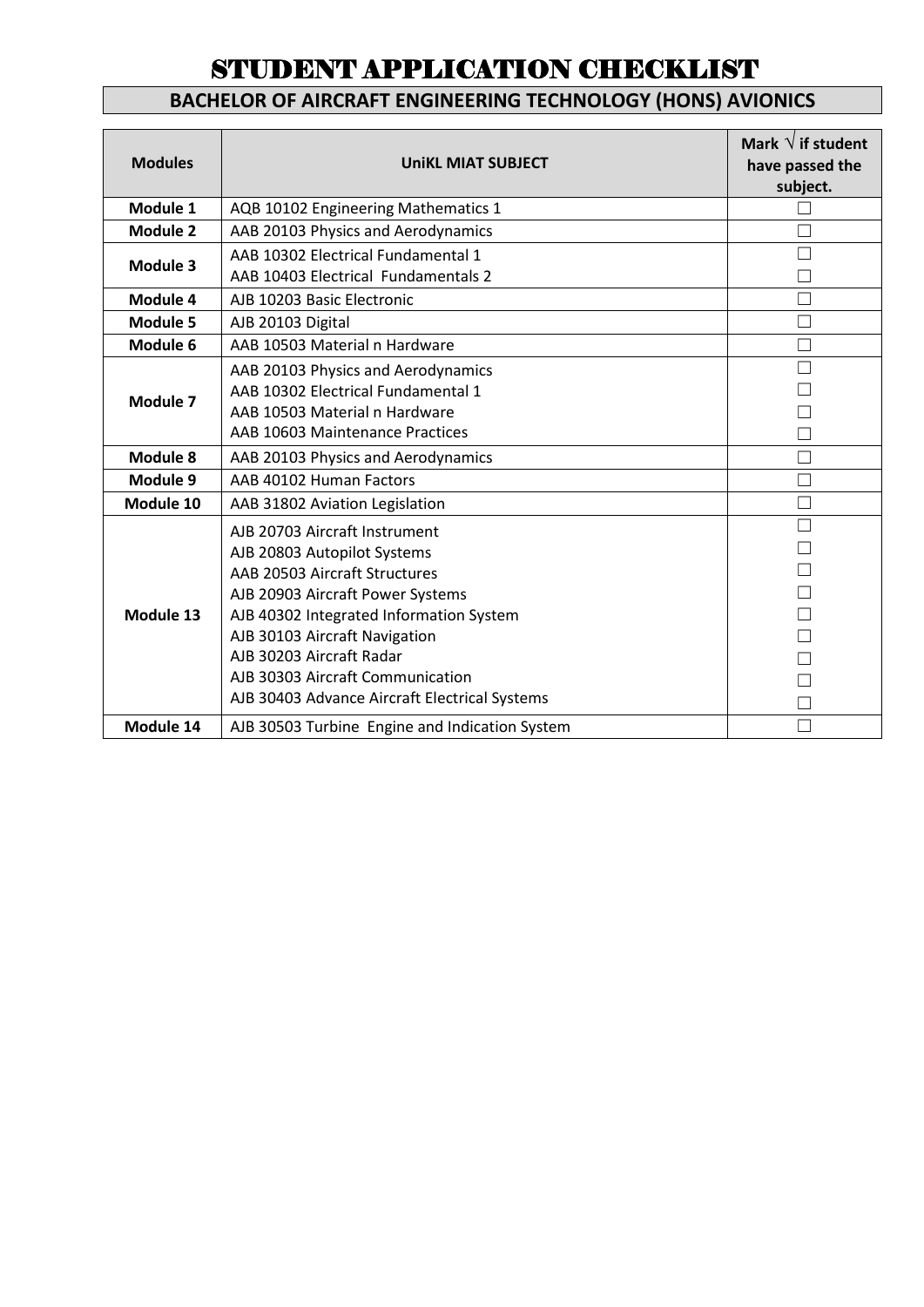### **DIPLOMA IN AIRCRAFT MAINTENANCE TECHNOLOGY (MANUFACTURING)**

| <b>Modules</b>  | <b>UniKL MIAT SUBJECT</b>                                                                                                                                                                                                                                                                                                                                                                                                                                                                                                                                         | Mark $\sqrt{}$ if student<br>have passed the<br>subject. |
|-----------------|-------------------------------------------------------------------------------------------------------------------------------------------------------------------------------------------------------------------------------------------------------------------------------------------------------------------------------------------------------------------------------------------------------------------------------------------------------------------------------------------------------------------------------------------------------------------|----------------------------------------------------------|
| Module 1        | AQD 10102 Technical Mathematics 1                                                                                                                                                                                                                                                                                                                                                                                                                                                                                                                                 |                                                          |
| <b>Module 2</b> | ACD 12103 Physics and Weight & Balance                                                                                                                                                                                                                                                                                                                                                                                                                                                                                                                            |                                                          |
| Module 3        | ACD 12503 Basic Electricity<br>ACD 22602 Airframe & Powerplant Electrical Systems                                                                                                                                                                                                                                                                                                                                                                                                                                                                                 |                                                          |
| Module 4        | ACD 12503 Basic Electricity                                                                                                                                                                                                                                                                                                                                                                                                                                                                                                                                       |                                                          |
| <b>Module 5</b> | ACD 12503 Basic Electricity<br>ACD 23003 Aircraft Instrument and Position & Warning Systems                                                                                                                                                                                                                                                                                                                                                                                                                                                                       |                                                          |
| Module 6        | ACD 12402 Material & Processes<br>ACD 22602 Airframe & Powerplant Electrical Systems                                                                                                                                                                                                                                                                                                                                                                                                                                                                              | П                                                        |
| Module 7        | ACD 12503 Basic Electricity<br>ACD 12202 Aircraft Drawing and Engineering Practices<br>ACD 12302 Non Destructive Testing<br>ACD 12402 Material & Processes<br>ACD 12103 Physics and Weight & Balance<br>ACD 12602 Sheet Metal Repairs<br><b>ACD 12802 NonMetallic Structures</b><br>ACD 12902 Aircraft Fuel System<br>ACD 13102 Ground Operation, Industrial Safety & Health<br>ACD 12702 Welding & Aircraft Finishes<br>ACD 22602 Airframe & Powerplant Electrical Systems<br>ACD 22902 Assembly & Rigging<br>ACD 23102 Air Legistration & Maintenance Procedure | П<br>П<br>П<br>$\Box$<br>П<br>$\Box$<br>П<br>$\Box$<br>П |
| Module 8        | ACD 22902 Assembly & Rigging                                                                                                                                                                                                                                                                                                                                                                                                                                                                                                                                      |                                                          |
| Module 9        | ACD 23602 Human Factor                                                                                                                                                                                                                                                                                                                                                                                                                                                                                                                                            |                                                          |
| Module 10       | ACD 23102 Air Legistration & Maintenance Procedure                                                                                                                                                                                                                                                                                                                                                                                                                                                                                                                |                                                          |
| Module 11A      | ACD 12602 Sheet Metal Repairs<br>ACD 13002 Cabin Atmosphere & Ice & Rain Protection<br>ACD 12902 Aircraft Fuel System<br>ACD 22902 Assembly & Rigging<br>ACD 22702 Communication & Navigation<br>ACD 20302 Hydraulic & Pneumatic System<br>ACD 20402 Landing Gear System<br>ACD 22602 Airframe & Powerplant Electrical Systems<br>ACD 23003 Aircraft Instrument and Position & Warning Systems<br>ACD 23302 Fire Protection                                                                                                                                       |                                                          |
| Module 11B      | Similar to Module 11A                                                                                                                                                                                                                                                                                                                                                                                                                                                                                                                                             |                                                          |
| Module 15       | ACD 22503 Turbine Engine 1<br>ACD 23503 Turbine Engine 2                                                                                                                                                                                                                                                                                                                                                                                                                                                                                                          |                                                          |
| Module 16       | ACD 22403 Reciprocating Engine 1<br>ACD 23203 Reciprocating Engine 2                                                                                                                                                                                                                                                                                                                                                                                                                                                                                              |                                                          |
| Module 17       | ACD 23402 Propeller                                                                                                                                                                                                                                                                                                                                                                                                                                                                                                                                               |                                                          |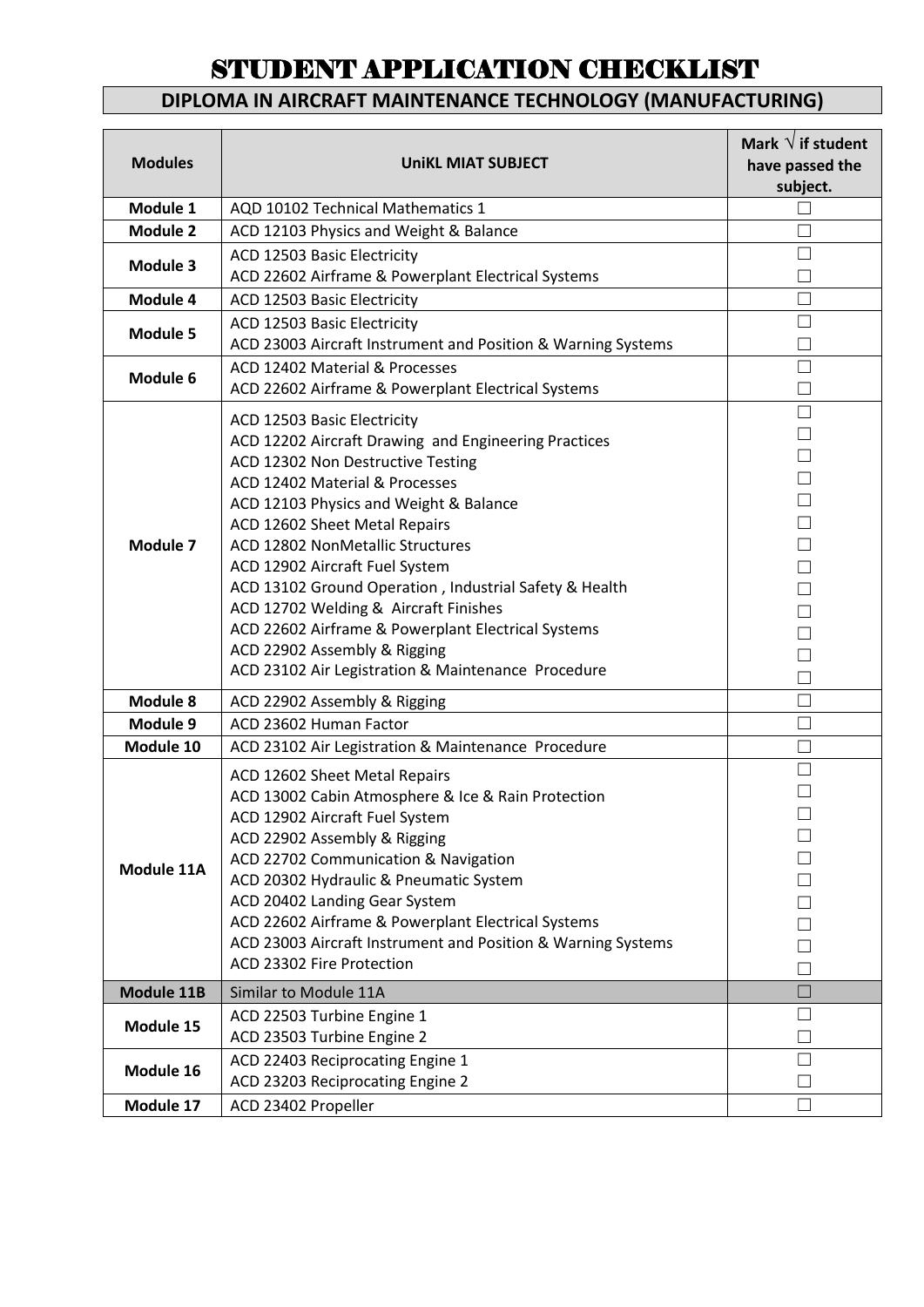### **DIPLOMA IN AIRCRAFT MAINTENANCE TECHNOLOGY (COMPOSITE)**

| <b>Modules</b>  | <b>UniKL MIAT SUBJECT</b>                                                                 | Mark $\sqrt{}$ if student<br>have passed the<br>subject. |
|-----------------|-------------------------------------------------------------------------------------------|----------------------------------------------------------|
| Module 1        | AQD 10102 Technical Mathematics 1                                                         |                                                          |
| <b>Module 2</b> | ACD 12103 Physics and Weight & Balance                                                    |                                                          |
| Module 3        | ACD 12503 Basic Electricity                                                               | $\mathcal{L}$                                            |
|                 | ACD 22602 Airframe & Powerplant Electrical Systems                                        |                                                          |
| Module 4        | ACD 12503 Basic Electricity                                                               |                                                          |
| <b>Module 5</b> | ACD 12503 Basic Electricity                                                               |                                                          |
|                 | ACD 23003 Aircraft Instrument and Position & Warning Systems                              |                                                          |
|                 | ACD 12402 Material & Processes                                                            | П                                                        |
| Module 6        | ACD 12602 Sheet Metal Repairs                                                             |                                                          |
|                 | ACD 12902 Aircraft Fuel System                                                            |                                                          |
|                 | ACD 22602 Airframe & Powerplant Electrical Systems                                        |                                                          |
|                 | ACD 12202 Aircraft Drawing and Engineering Practices                                      | П                                                        |
|                 | ACD 12302 Non Destructive Testing                                                         | $\Box$<br>П                                              |
|                 | ACD 12402 Material & Processes                                                            | П                                                        |
|                 | ACD 12503 Basic Electricity                                                               | П                                                        |
|                 | ACD 12103 Physics and Weight & Balance                                                    | П                                                        |
| Module 7        | ACD 12602 Sheet Metal Repairs<br>ACD 12802 NonMetallic Structures                         | $\Box$                                                   |
|                 | ACD 12902 Aircraft Fuel System                                                            |                                                          |
|                 | ACD 13102 Ground Operation, Industrial Safety & Health                                    | П                                                        |
|                 | ACD 12702 Welding & Aircraft Finishes                                                     |                                                          |
|                 | ACD 22602 Airframe & Powerplant Electrical Systems                                        |                                                          |
|                 | ACD 22902 Assembly & Rigging                                                              |                                                          |
|                 | ACD 23102 Air Legistration & Maintenance Procedure                                        |                                                          |
| Module 8        | ACD 22902 Assembly & Rigging                                                              | $\mathcal{L}$                                            |
| Module 9        | ACD 23602 Human Factor                                                                    | Π                                                        |
| Module 10       | ACD 23102 Air Legistration & Maintenance Procedure                                        |                                                          |
|                 | ACD 12602 Sheet Metal Repairs                                                             | $\Box$                                                   |
|                 | ACD 13002 Cabin Atmosphere & Ice & Rain Protection                                        |                                                          |
|                 | ACD 12902 Aircraft Fuel System                                                            |                                                          |
|                 | ACD 22902 Assembly & Rigging                                                              |                                                          |
| Module 11A      | ACD 22702 Communication & Navigation                                                      |                                                          |
|                 | ACD 22602 Airframe & Powerplant Electrical Systems                                        |                                                          |
|                 | ACD 20302 Hydraulic & Pneumatic System                                                    |                                                          |
|                 | ACD 20402 Landing Gear System                                                             |                                                          |
|                 | ACD 23003 Aircraft Instrument and Position & Warning Systems<br>ACD 23302 Fire Protection |                                                          |
|                 |                                                                                           |                                                          |
| Module 11B      | Similar to Module 11A                                                                     |                                                          |
| Module 15       | ACD 22503 Turbine Engine 1<br>ACD 23503 Turbine Engine 2                                  |                                                          |
|                 | ACD 22403 Reciprocating Engine 1                                                          |                                                          |
| Module 16       | ACD 23203 Reciprocating Engine 2                                                          |                                                          |
| Module 17       | ACD 23402 Propeller                                                                       |                                                          |
|                 |                                                                                           |                                                          |